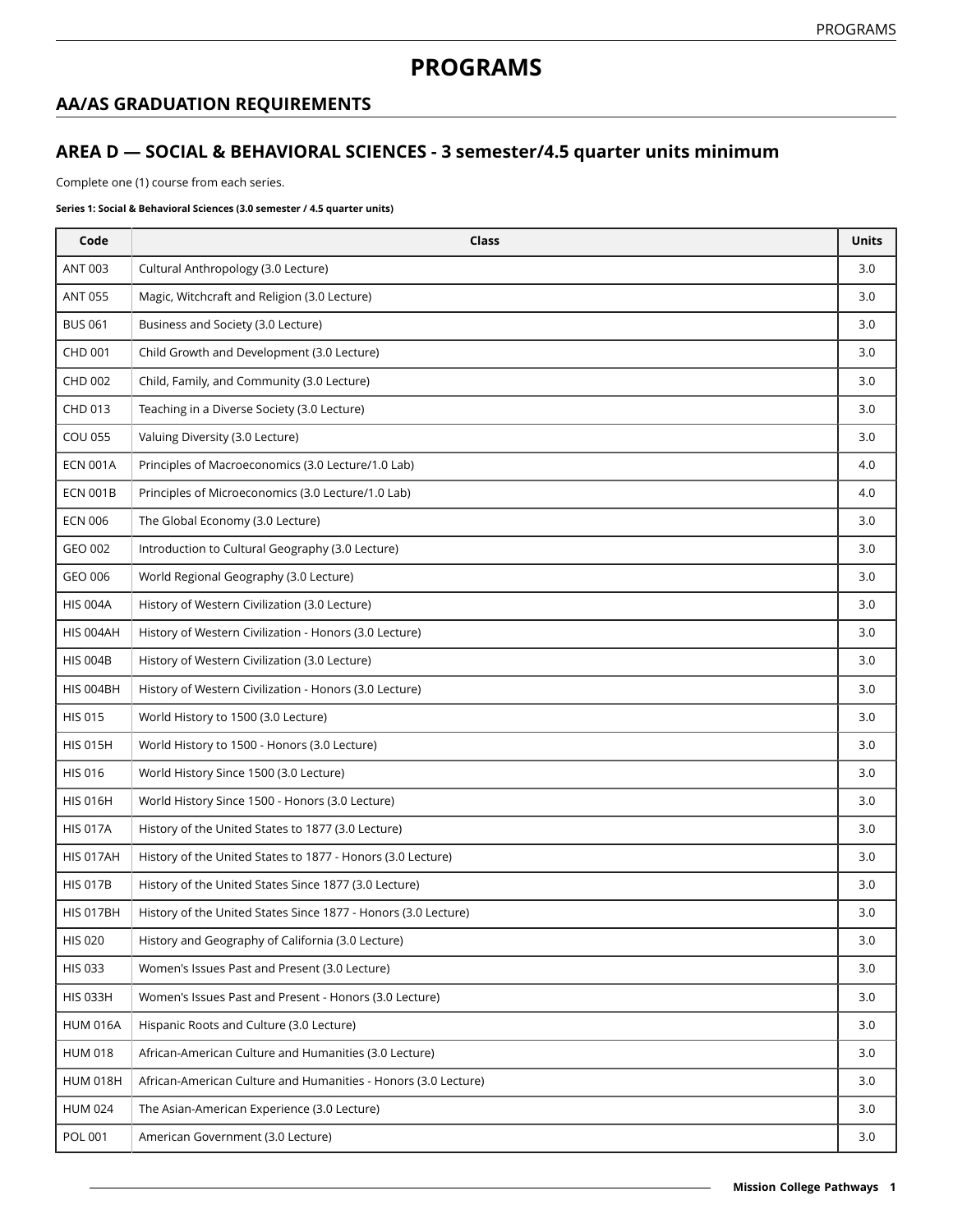### PROGRAMS

| Code            | Class                                                     | <b>Units</b> |
|-----------------|-----------------------------------------------------------|--------------|
| <b>POL 001H</b> | American Government - Honors (3.0 Lecture)                | 3.0          |
| <b>POL 002</b>  | Comparative Government (3.0 Lecture)                      | 3.0          |
| <b>POL 004</b>  | International Relations (3.0 Lecture)                     | 3.0          |
| <b>POL 005</b>  | Political Science Research Methodology (3.0 Lecture)      | 3.0          |
| <b>POL 006</b>  | Politics of Race, Class and Gender (3.0 Lecture)          | 3.0          |
| POL 007         | International Films (3.0 Lecture)                         | 3.0          |
| <b>POL 020</b>  | Controversial Legal Issues (3.0 Lecture)                  | 3.0          |
| <b>PSY 001</b>  | General Psychology (3.0 Lecture)                          | 3.0          |
| <b>PSY 001H</b> | General Psychology - Honors (3.0 Lecture)                 | 3.0          |
| <b>PSY 007</b>  | Biological Psychology (3.0 Lecture)                       | 3.0          |
| <b>PSY 010</b>  | Social Psychology (3.0 Lecture)                           | 3.0          |
| PSY 012         | Human Growth and Development (3.0 Lecture)                | 3.0          |
| PSY 015         | Introduction to Research Methods (3.0 Lecture)            | 3.0          |
| <b>PSY 015H</b> | Introduction to Research Methods - Honors (3.0 Lecture)   | 3.0          |
| <b>PSY 025</b>  | Introduction to Abnormal Psychology (3.0 Lecture)         | 3.0          |
| PSY 030         | Psychology of Addiction and Substance Abuse (3.0 Lecture) | 3.0          |
| PSY 045         | Introduction to Human Sexuality (3.0 Lecture)             | 3.0          |
| SJS 001         | Social Justice (3.0 Lecture)                              | 3.0          |
| SJS 002         | Introduction to Gender Studies (3.0 Lecture)              | 3.0          |
| SJS 003         | Introduction to LGBTQ Studies (3.0 Lecture)               | 3.0          |
| SOC 001         | Introduction to Sociology (3.0 Lecture)                   | 3.0          |
| <b>SOC 001H</b> | Introduction to Sociology - Honors (3.0 Lecture)          | 3.0          |
| SOC 002         | Social Problems (3.0 Lecture)                             | 3.0          |
| <b>SOC 002H</b> | Social Problems - Honors (3.0 Lecture)                    | 3.0          |
| SOC 021         | Introduction to Race and Ethnicity (3.0 Lecture)          | 3.0          |
| <b>SOC 040</b>  | Introduction to Marriage and Family (3.0 Lecture)         | 3.0          |
| SOC 045         | Introduction to Human Sexuality (3.0 Lecture)             | 3.0          |
| <b>SOC 047</b>  | Sociology of Criminology (3.0 Lecture)                    | 3.0          |
| <b>SOC 050</b>  | Introduction to Criminal Justice (3.0 Lecture)            | 3.0          |
| <b>SOC 054</b>  | Concepts of Criminal Law (3.0 Lecture)                    | 3.0          |
| SOC 060         | Community and Justice System (3.0 Lecture)                | 3.0          |

#### **Series 2: American History and Institutions**

### **(3.0 semester / 4.5 quarter units)**

| Code             | Class                                                          | <b>Units</b> |
|------------------|----------------------------------------------------------------|--------------|
| <b>HIS 017A</b>  | History of the United States to 1877 (3.0 Lecture)             | 3.0          |
| <b>HIS 017AH</b> | History of the United States to 1877 - Honors (3.0 Lecture)    | 3.0          |
| <b>HIS 017B</b>  | History of the United States Since 1877 (3.0 Lecture)          | 3.0          |
| <b>HIS 017BH</b> | History of the United States Since 1877 - Honors (3.0 Lecture) | 3.0          |